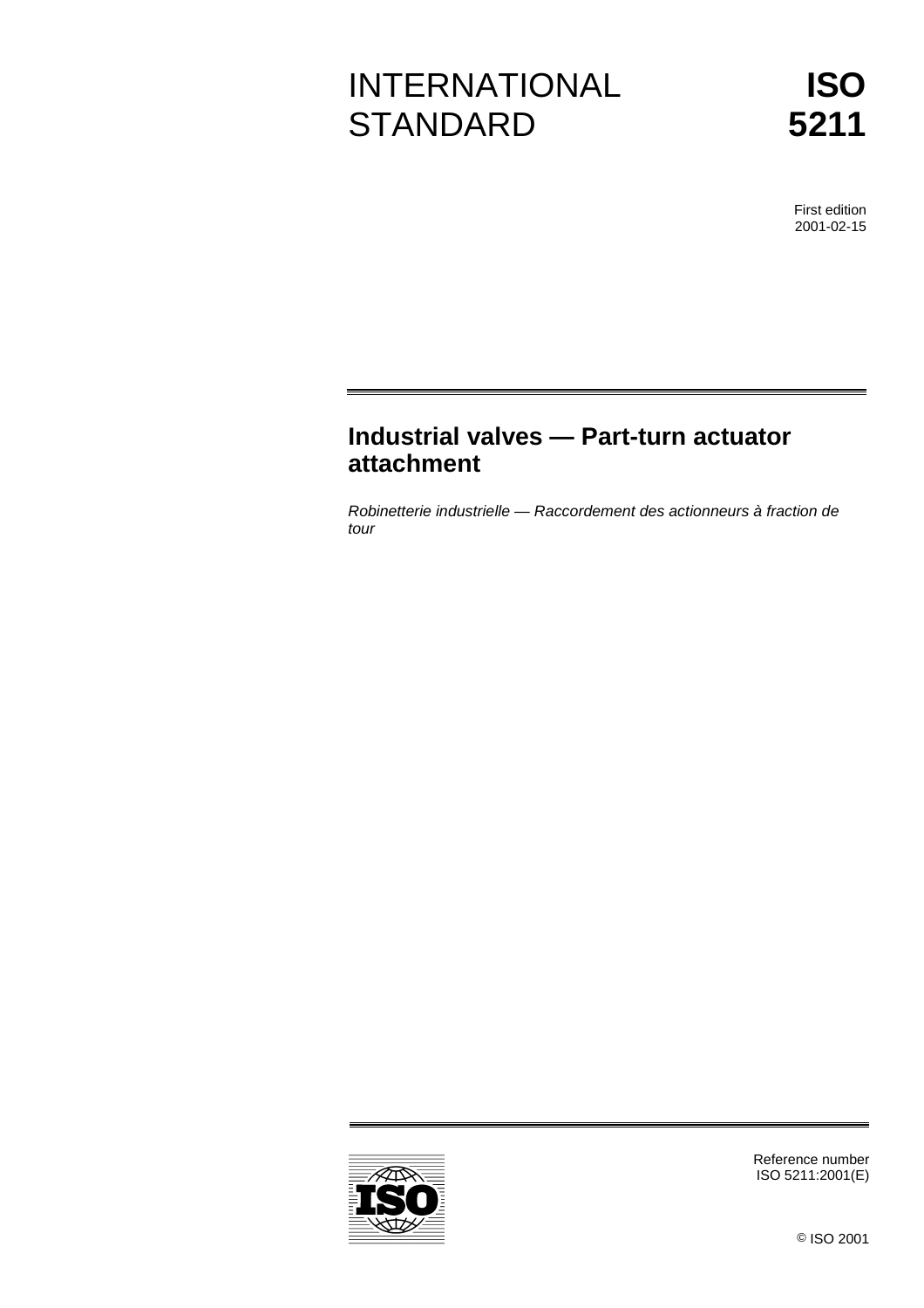#### **PDF disclaimer**

This PDF file may contain embedded typefaces. In accordance with Adobe's licensing policy, this file may be printed or viewed but shall not be edited unless the typefaces which are embedded are licensed to and installed on the computer performing the editing. In downloading this file, parties accept therein the responsibility of not infringing Adobe's licensing policy. The ISO Central Secretariat accepts no liability in this area.

Adobe is a trademark of Adobe Systems Incorporated.

Details of the software products used to create this PDF file can be found in the General Info relative to the file; the PDF-creation parameters were optimized for printing. Every care has been taken to ensure that the file is suitable for use by ISO member bodies. In the unlikely event that a problem relating to it is found, please inform the Central Secretariat at the address given below.

© ISO 2001

All rights reserved. Unless otherwise specified, no part of this publication may be reproduced or utilized in any form or by any means, electronic or mechanical, including photocopying and microfilm, without permission in writing from either ISO at the address below or ISO's member body in the country of the requester.

ISO copyright office Case postale 56 · CH-1211 Geneva 20 Tel. + 41 22 749 01 11 Fax + 41 22 749 09 47 E-mail copyright@iso.ch Web www.iso.ch

Printed in Switzerland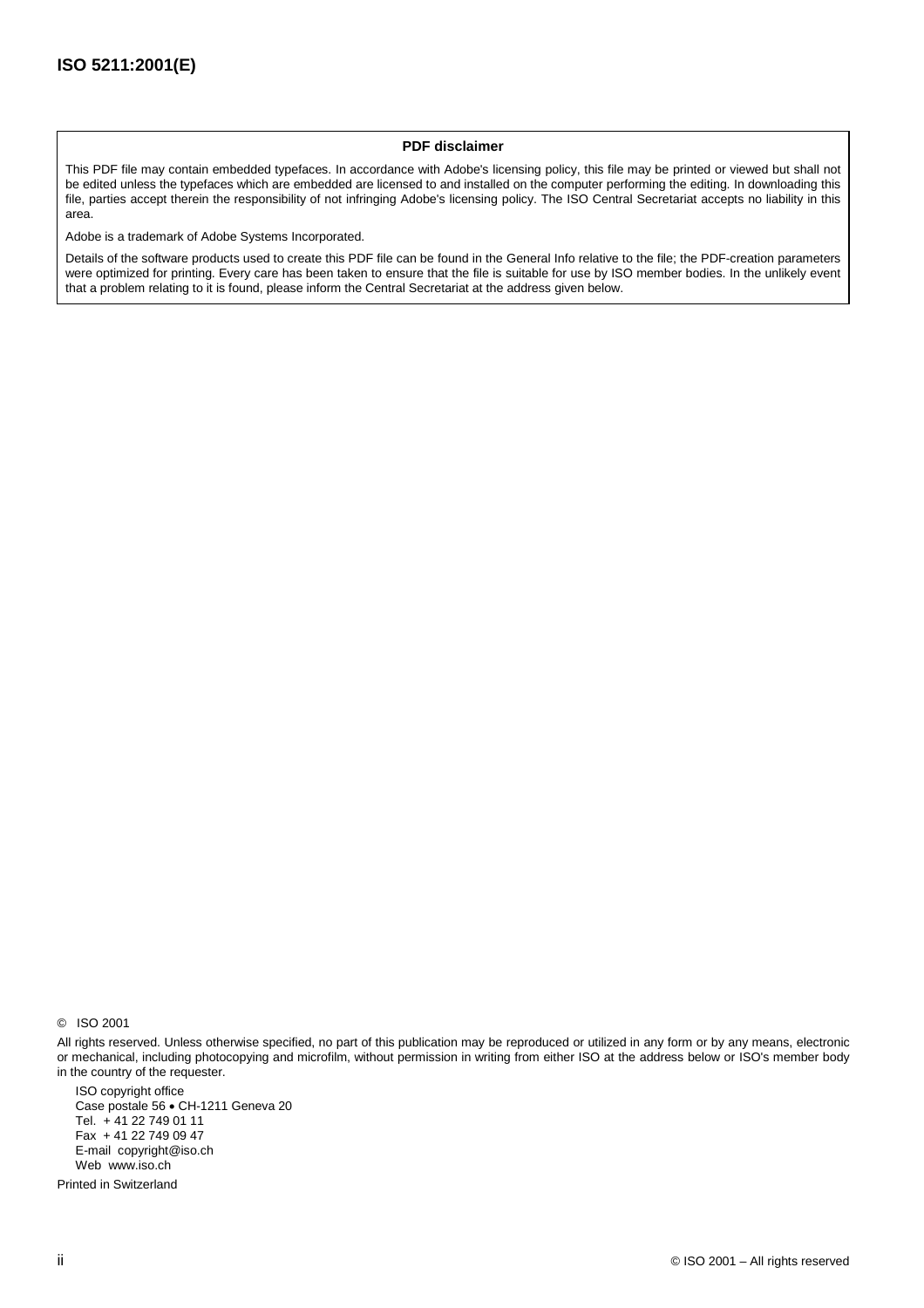# **Foreword**

ISO (the International Organization for Standardization) is a worldwide federation of national standards bodies (ISO member bodies). The work of preparing International Standards is normally carried out through ISO technical committees. Each member body interested in a subject for which a technical committee has been established has the right to be represented on that committee. International organizations, governmental and non-governmental, in liaison with ISO, also take part in the work. ISO collaborates closely with the International Electrotechnical Commission (IEC) on all matters of electrotechnical standardization.

International Standards are drafted in accordance with the rules given in the ISO/IEC Directives, Part 3.

Draft International Standards adopted by the technical committees are circulated to the member bodies for voting. Publication as an International Standard requires approval by at least 75 % of member bodies casting a vote.

Attention is drawn to the possibility that some of the elements of this International Standard may be the subject of patent rights. ISO shall not be held responsible for identifying any or all such patent rights.

International Standard ISO 5211 was prepared by the European Committee for Standardization (CEN) in collaboration with ISO Technical Committee TC 153, Valves, Subcommittee SC 2, Valve actuator attachment, in accordance with the Agreement on technical cooperation between ISO and CEN (Vienna Agreement).

Throughout the text of this standard, read "...this European Standard..." to mean "...this International Standard...".

This first edition of ISO 5211 cancels and replaces ISO 5211-1:1977, ISO 5211-2:1979 and ISO 5211-3:1982, which have been technically revised.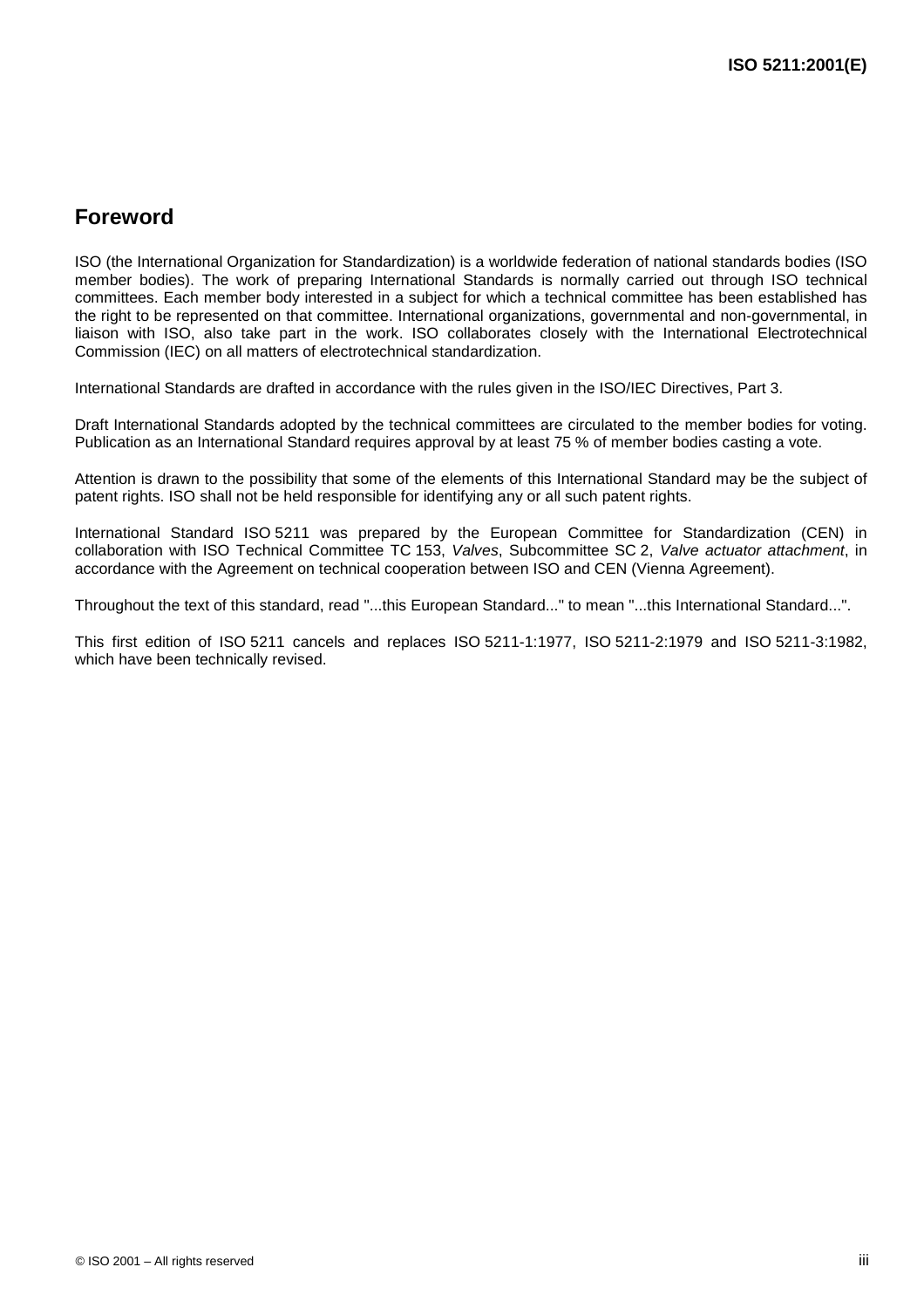# **Contents**

| $\blacktriangleleft$<br>$\overline{2}$<br>$\mathbf{3}$<br>$\boldsymbol{4}$<br>5<br>6<br>$\overline{7}$<br>7.1<br>7.2<br>7.3<br>7.4<br>8<br>8.1<br>8.2<br>8.3 |  |  |
|--------------------------------------------------------------------------------------------------------------------------------------------------------------|--|--|
|                                                                                                                                                              |  |  |
|                                                                                                                                                              |  |  |
|                                                                                                                                                              |  |  |
|                                                                                                                                                              |  |  |
|                                                                                                                                                              |  |  |
|                                                                                                                                                              |  |  |
|                                                                                                                                                              |  |  |
|                                                                                                                                                              |  |  |
|                                                                                                                                                              |  |  |
|                                                                                                                                                              |  |  |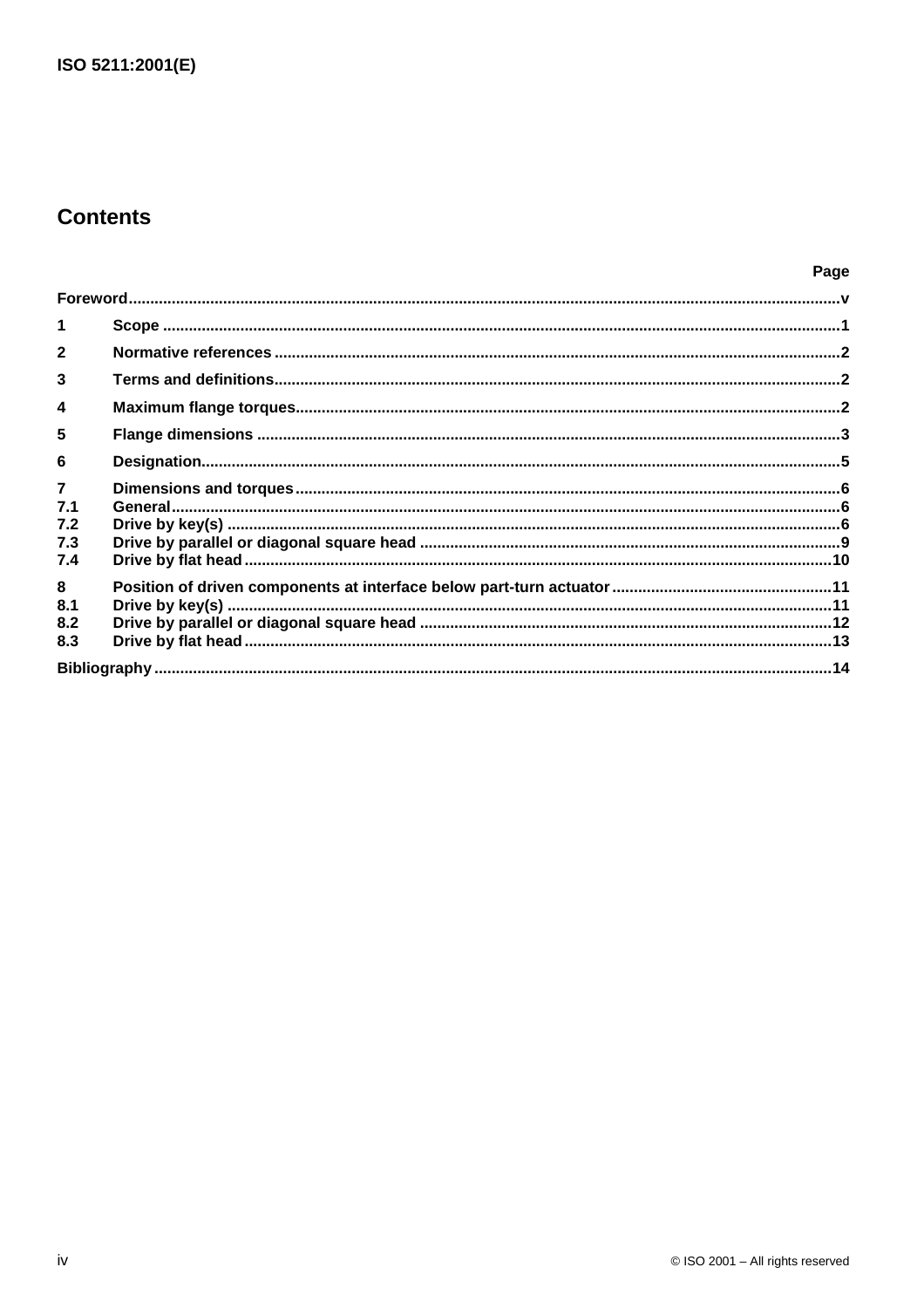# **Foreword**

The text of EN ISO 5211:2001 has been prepared by Technical Committee CEN/TC 69 "Industrial valves", the secretariat of which is held by AFNOR, in collaboration with Technical Committee ISO/TC 153 "Valves".

This European Standard shall be given the status of a national standard, either by publication of an identical text or by endorsement, at the latest by August 2001, and conflicting national standards shall be withdrawn at the latest by August 2001.

This European Standard currently includes actuators with key(s), square and flat drives. Other types of drives may be included in the future.

This European Standard has been prepared under a mandate given to CEN by the European Commission and the European Free Trade Association. This European Standard is considered to be a supporting standard to those application and product standards which in themselves support an essential safety requirement of a New Approach Directive and which make reference to this European Standard.

According to the CEN/CENELEC Internal Regulations, the national standards organizations of the following countries are bound to implement this European Standard: Austria, Belgium, Czech Republic, Denmark, Finland, France, Germany, Greece, Iceland, Ireland, Italy, Luxembourg, Netherlands, Norway, Portugal, Spain, Sweden, Switzerland and the United Kingdom.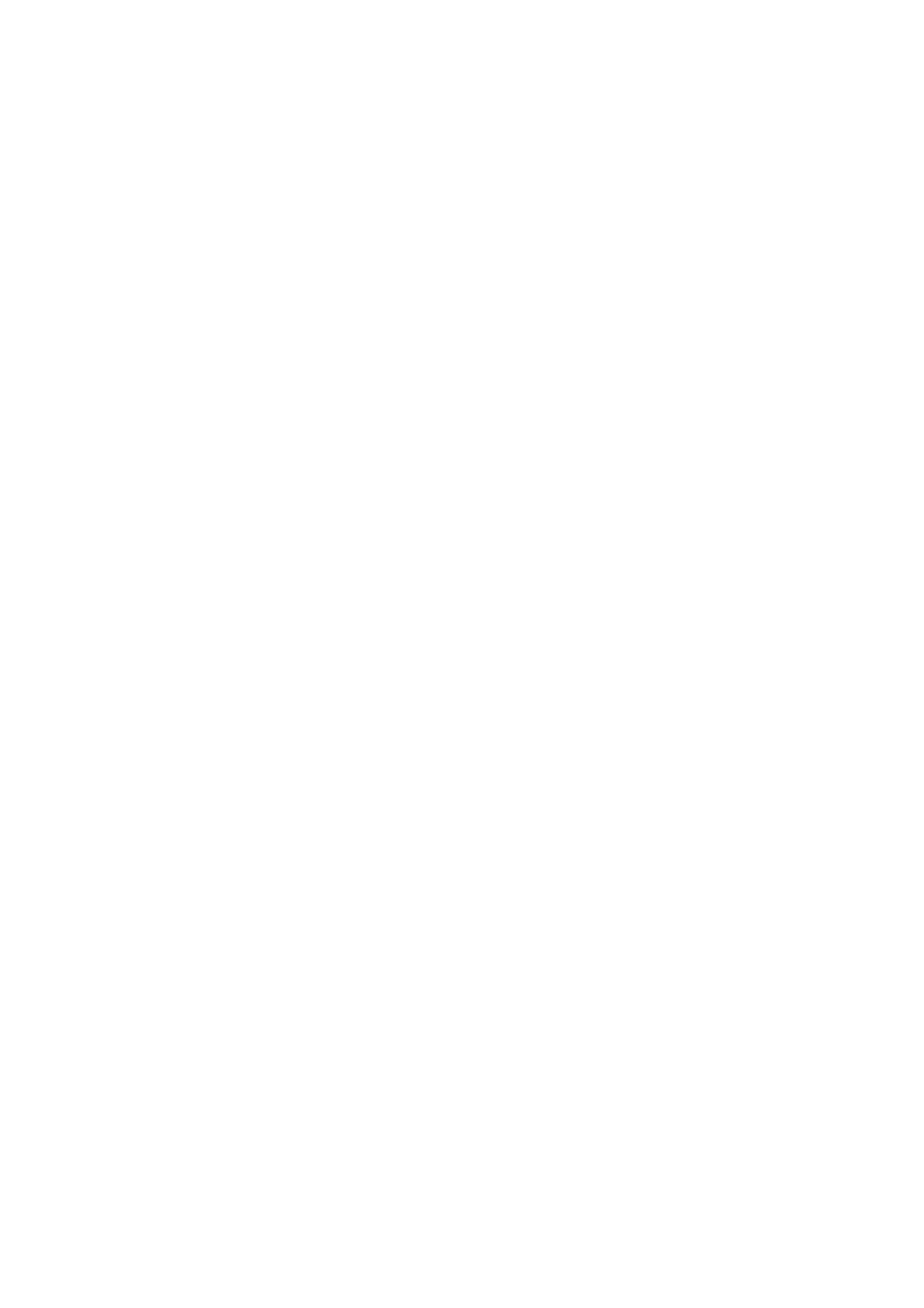## **1 Scope**

This European Standard specifies requirements for the attachment of part-turn actuators, with or without gearboxes, to industrial valves.

The attachment of part-turn actuators to control valves is in accordance with the requirements of this standard only when subject to an agreement between the supplier and the purchaser.

This standard specifies :

- flange dimensions necessary for the attachment of part-turn actuators to industrial valves (see Figure 1a) or to intermediate supports (see Figure 1b) ;
- driving component dimensions of part-turn actuators necessary to attach them to the driven components ;
- reference values for torques for interfaces and for couplings having the dimensions specified in this standard.

The attachment of the intermediate support to the valve is not the subject of this standard.

NOTE 1 In this standard the term "valve" may also be understood to include "valve with an intermediate support" (see Figure 1).

NOTE 2 When the part-turn actuator is a combination of a multi-turn actuator and a gearbox, the multi-turn actuator attachment to the gearbox should be in accordance with EN ISO 5210.



a) Direct interface

b) Intermediate support interface

#### **Key**

- 1 Part-turn actuator
- 2 Interface
- 3 Valve
- 4 Intermediate support

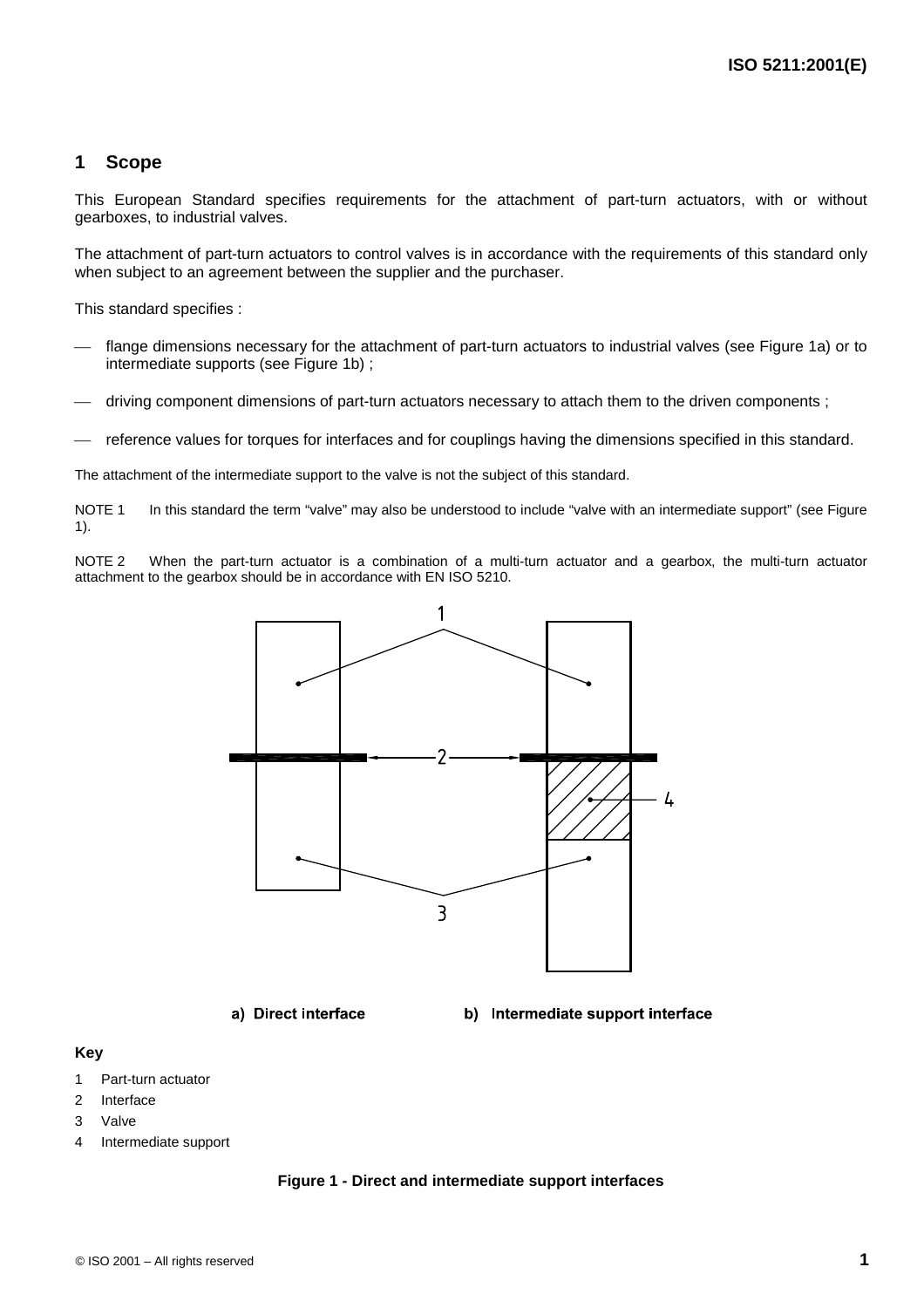# **2 Normative references**

This European Standard incorporates by dated or undated reference, provisions from other publications. These normative references are cited at the appropriate places in the text and the publications are listed hereafter. For dated references, subsequent amendments to or revisions of any of these publications apply to this European standard only when incorporate in it by amendments or revision. For undated references, the latest edition of the publication referred to applies (including amendments).

ISO 273, Fasteners - Clearance holes for bolts and screws.

ISO/TR 773, Rectangular or square parallel keys and their corresponding keyways (dimensions in millimetres).

# **3 Terms and definitions**

For the purposes of this European Standard, the following terms and definitions apply :

#### **3.1**

**actuator**

any power operated device used to operate a valve. The device is designed to operate using motive energy which may be electrical, pneumatic, hydraulic, etc., or a combination of these. Movement is limited by travel, torque or thrust

#### **3.2**

#### **part-turn actuator**

actuator which transmits torque to the valve for a rotation of one revolution or less. It does not have to be capable of withstanding axial thrust

#### **3.3**

#### **gearbox**

any mechanism designed to reduce the torque required to operate a valve

#### **3.4**

#### **torque**

turning moment transmitted through the mounting flanges and connection components. It is expressed in Newtonmetres (Nm)

# **4 Maximum flange torques**

The maximum flange torque values listed in Table 1 give the maximum torques which can be transmitted through the mounting flange.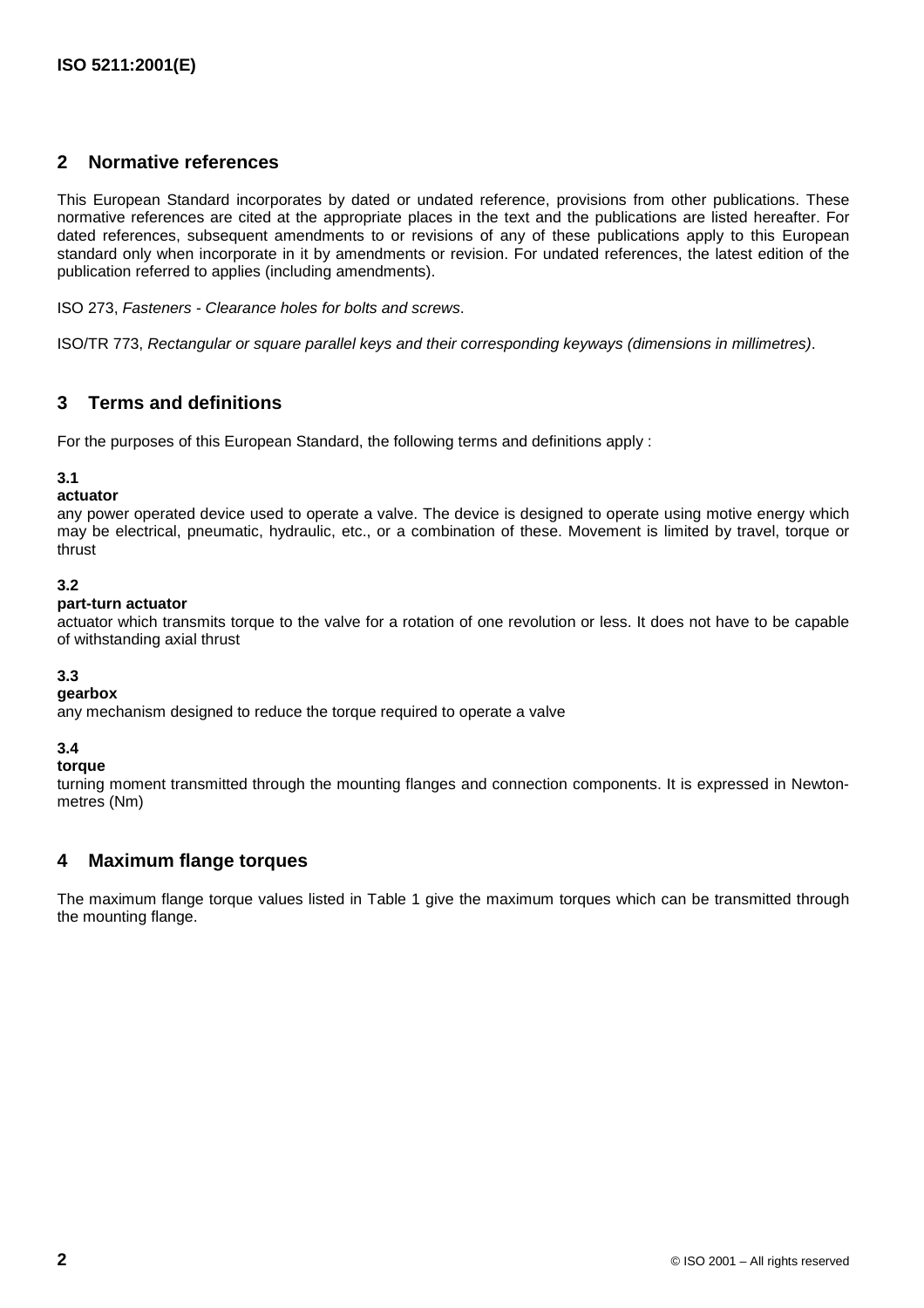| <b>Flange type</b> | <b>Maximum flange torque</b><br>Nm |
|--------------------|------------------------------------|
| F03                | 32                                 |
| F04                | 63                                 |
| F05                | 125                                |
| F07                | 250                                |
| F <sub>10</sub>    | 500                                |
| F <sub>12</sub>    | 1 000                              |
| F14                | 2 0 0 0                            |
| F16                | 4 0 0 0                            |
| F <sub>25</sub>    | 8 0 0 0                            |
| F30                | 16 000                             |
| F35                | 32 000                             |
| F40                | 63 000                             |
| F48                | 125 000                            |
| F60                | 250 000                            |

**Table 1 - Maximum flange torque values**

The values specified in Table 1 have been defined on the basis of bolts in tension only at a stress of 290 MPa 1 and a coefficient of friction of 0,2 between the mounting interface. All variations in these defined parameters lead to variations of the transmittable torque values.

The selection of flange types for a particular application should take into account the additional torques that may be generated because of inertia or other factors.

# **5 Flange dimensions**

Flanges for part-turn actuator attachments shall comply with the dimensions shown in Figure 2 and given in Table 2. The method of attachment shall be by means of studs, screws or through bolting. When through bolting is used, the diameter of the clearance holes shall permit the use of bolts of a size given by the corresponding dimension  $d_4$  in Table 2. Holes for the studs, screws or bolts shall be equi-spaced and positioned off-centre (see Figure 3 and Table 3), and shall conform to the requirements of ISO 273.

The flange on the valve shall have a recess corresponding to the diameter  $d_2$ ; a spigot on the part-turn actuator is optional.

The minimum values for dimension  $h_2$  apply to flanges having material of proof stress  $R_{p0,2}$   $\geq$  200 MPa.

Dimension  $d_1$  has been calculated to provide sufficient seating for nuts and bolt heads. Such seating is defined as a radius from the bolt hole centre with the dimension  $(d_1-d_3)/2$ , and is a minimum. The flange shape and the design of the mounting surface of the valve and part-turn actuator outside these areas of seating is left to the choice of the manufacturer.

 $1.1 \text{MPa} = 1 \text{N/mm}^2$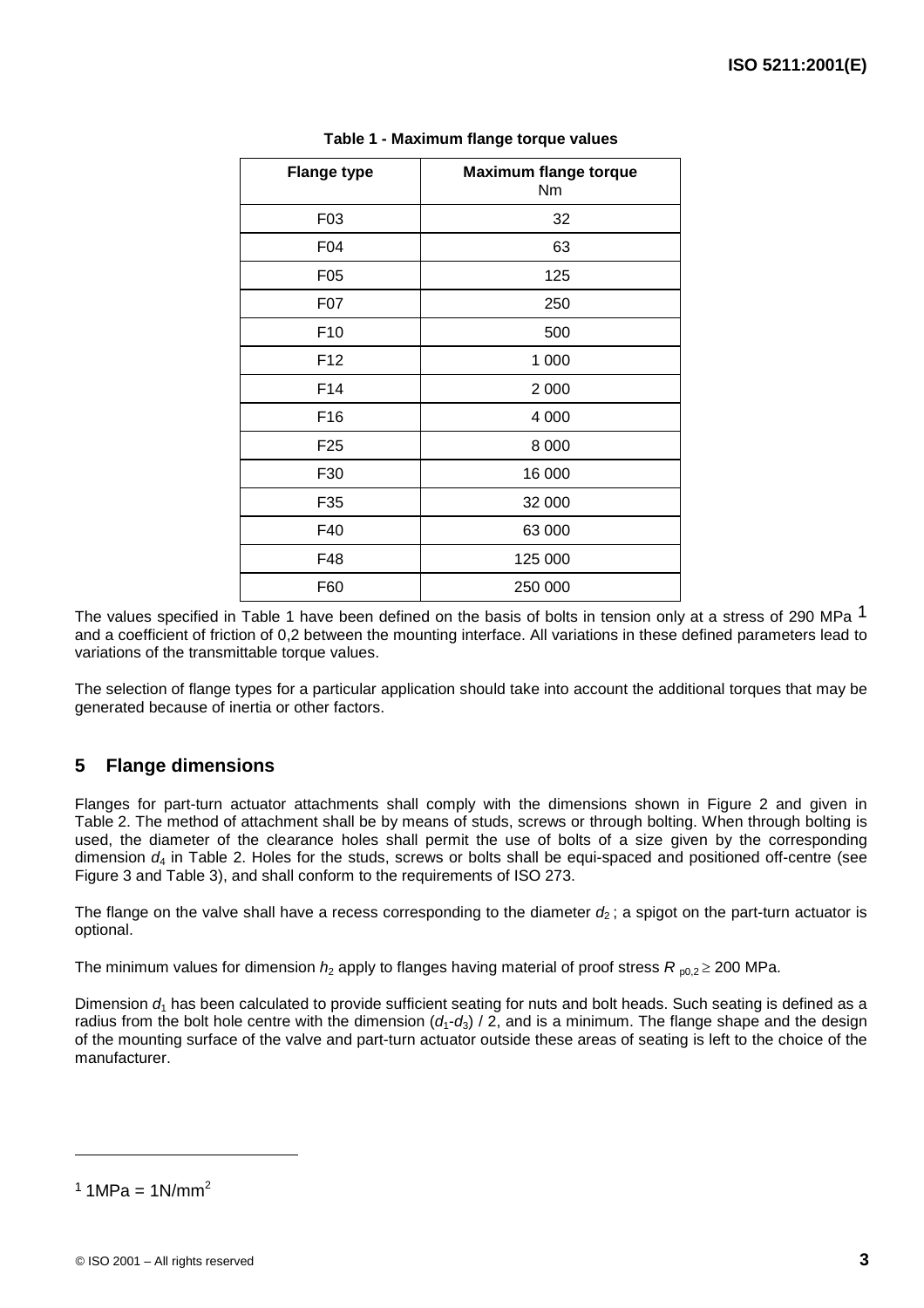

### **Key**

1 Part-turn actuator

# **Figure 2 - Flange dimensions**

### **Table 2 - Flange dimensions**

Dimensions in millimetres

| <b>Flange type</b> | d <sub>1</sub> | $d_2$ f8 | $d_3$ | $d_4$          | $h_1$ max. | $h_2$ min. | <b>Number of</b><br>screws,<br>studs or<br>bolts |
|--------------------|----------------|----------|-------|----------------|------------|------------|--------------------------------------------------|
| F03                | 46             | 25       | 36    | M <sub>5</sub> | 3          | 8          | 4                                                |
| F <sub>04</sub>    | 54             | 30       | 42    | M <sub>5</sub> | 3          | 8          | $\overline{4}$                                   |
| F05                | 65             | 35       | 50    | M <sub>6</sub> | 3          | 9          | 4                                                |
| F07                | 90             | 55       | 70    | M <sub>8</sub> | 3          | 12         | 4                                                |
| F <sub>10</sub>    | 125            | 70       | 102   | M10            | 3          | 15         | 4                                                |
| F <sub>12</sub>    | 150            | 85       | 125   | M12            | 3          | 18         | 4                                                |
| F14                | 175            | 100      | 140   | M16            | 4          | 24         | 4                                                |
| F16                | 210            | 130      | 165   | M20            | 5          | 30         | 4                                                |
| F <sub>25</sub>    | 300            | 200      | 254   | M16            | 5          | 24         | 8                                                |
| F30                | 350            | 230      | 298   | M20            | 5          | 30         | 8                                                |
| F35                | 415            | 260      | 356   | M30            | 5          | 45         | 8                                                |
| F40                | 475            | 300      | 406   | M36            | 8          | 54         | 8                                                |
| F48                | 560            | 370      | 483   | M36            | 8          | 54         | 12                                               |
| F60                | 686            | 470      | 603   | M36            | 8          | 54         | 20                                               |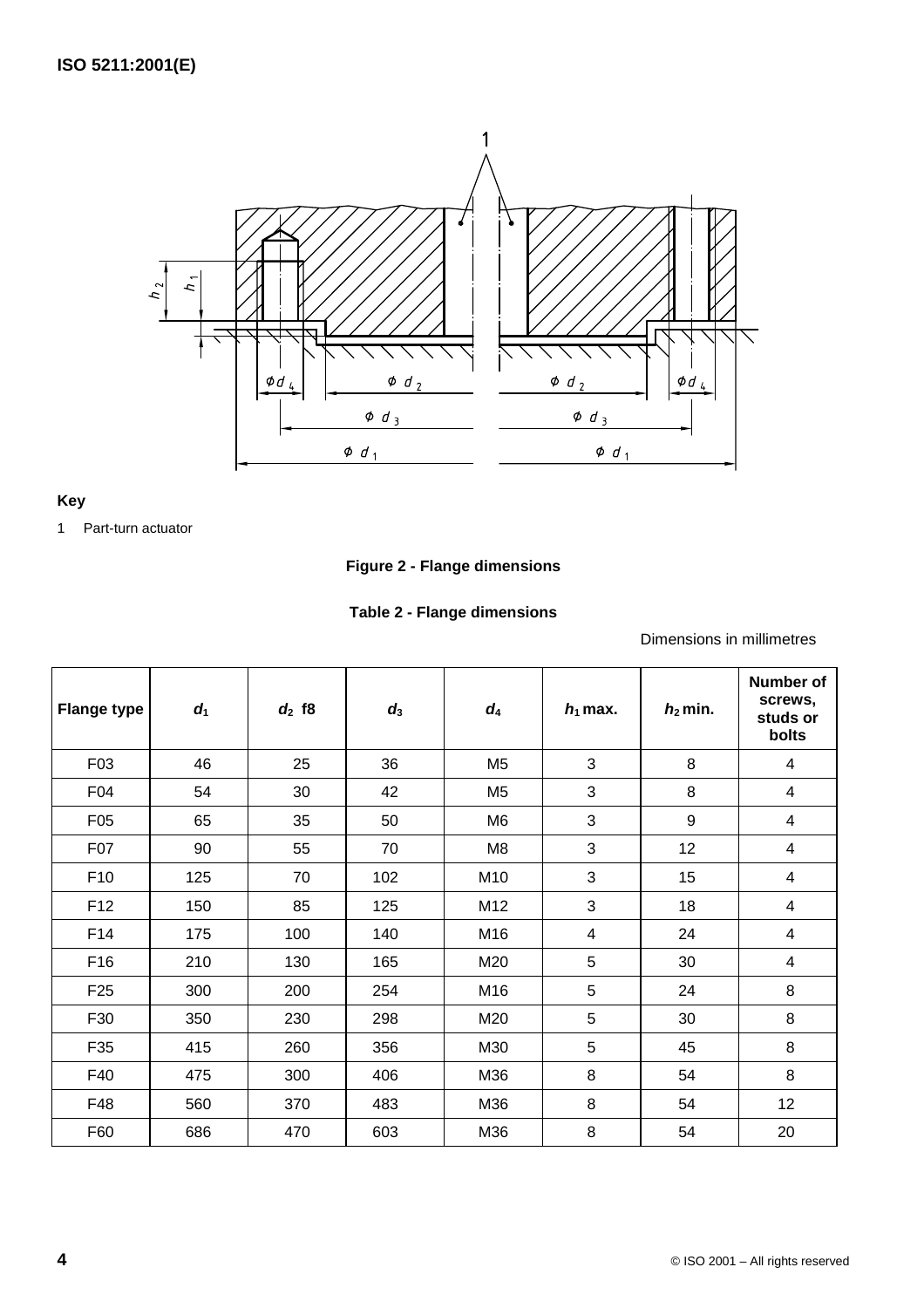

**Figure 3 - Position of holes**

| Table 3 - Position of holes |  |  |
|-----------------------------|--|--|
|-----------------------------|--|--|

| <b>Flange type</b> | $\alpha$ / 2  |
|--------------------|---------------|
| F03 to F16         | 45 $^{\circ}$ |
| F25 to F40         | 22,5°         |
| F48                | 15 $^{\circ}$ |
| F60                | $\circ$       |

# **6 Designation**

Part-turn valve actuator attachments shall be designated as follows :

- flange designation :
	- flange type as per Table 1;
	- a capital letter for spigot identification :
		- Y with spigot ;
		- N without spigot ;
- drive designation :
	- an additional capital letter for drive identification :
		- V for single key drive ;
		- W for two key drive ;
		- $-$  L for parallel square drive ;
		- D for diagonal square drive;
		- H for flat head drive;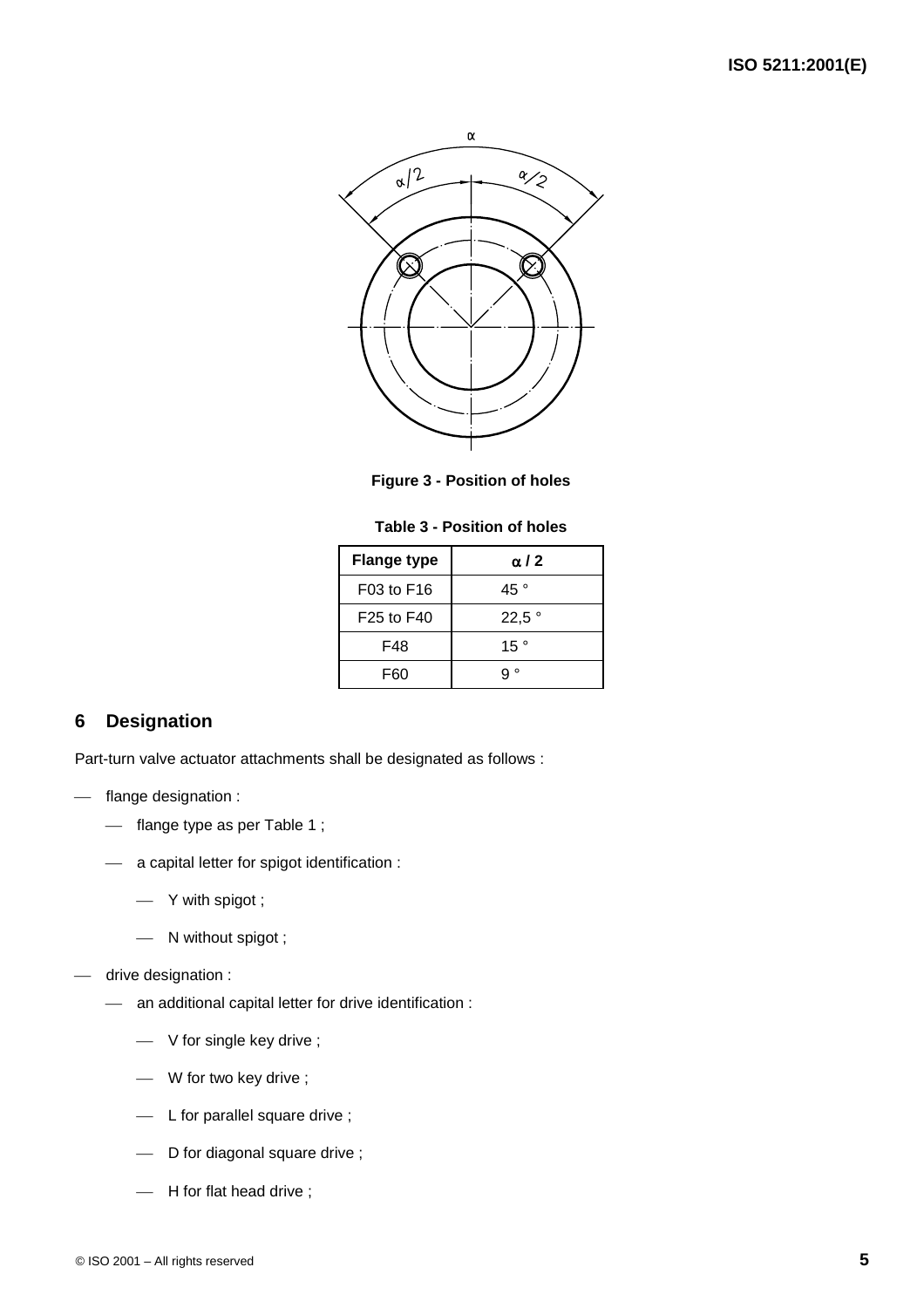- the actual dimensions of the drive (in millimetres) :

- dimension  $d_7$  for key drives (see Figure 4 and Table 4);

dimension s for square or flat drives (see Figures 5 or 6 and Table 5 or Figure 7 and Table 6).

#### EXAMPLE



EN ISO 5211 - F05 - Y- V - 18, identifies a part-turn valve actuator attachment in accordance with this standard, with F05 flange type, spigot and single key drive with 18 mm diameter.

NOTE The designation is not a marking requirement.

# **7 Dimensions and torques**

#### **7.1 General**

To ensure that no interference can occur between the driving component and the driven component, the length of the driven component above the interface shall be limited so that there is a clearance between both parts.

#### **7.2 Drive by key(s)**

Dimensions of drive components for key drive shall meet the requirements of Figure 4 and Table 4.

The values of  $d_7$ ,  $h_4$  and  $l_5$  in Table 4 are based on single key design up to 98 mm shaft diameter.

Where more than one key is required to transmit the torque, the dimensions in Table 4 shall still apply.

The key dimensions shall comply with those given in ISO/TR 773.

The keyway(s) in the driving component shall correspond to the position of the key(s) supplied on the driven component as specified in 8.1, Figures 8 or 9.

The key(s) shall be secured in position by suitable means.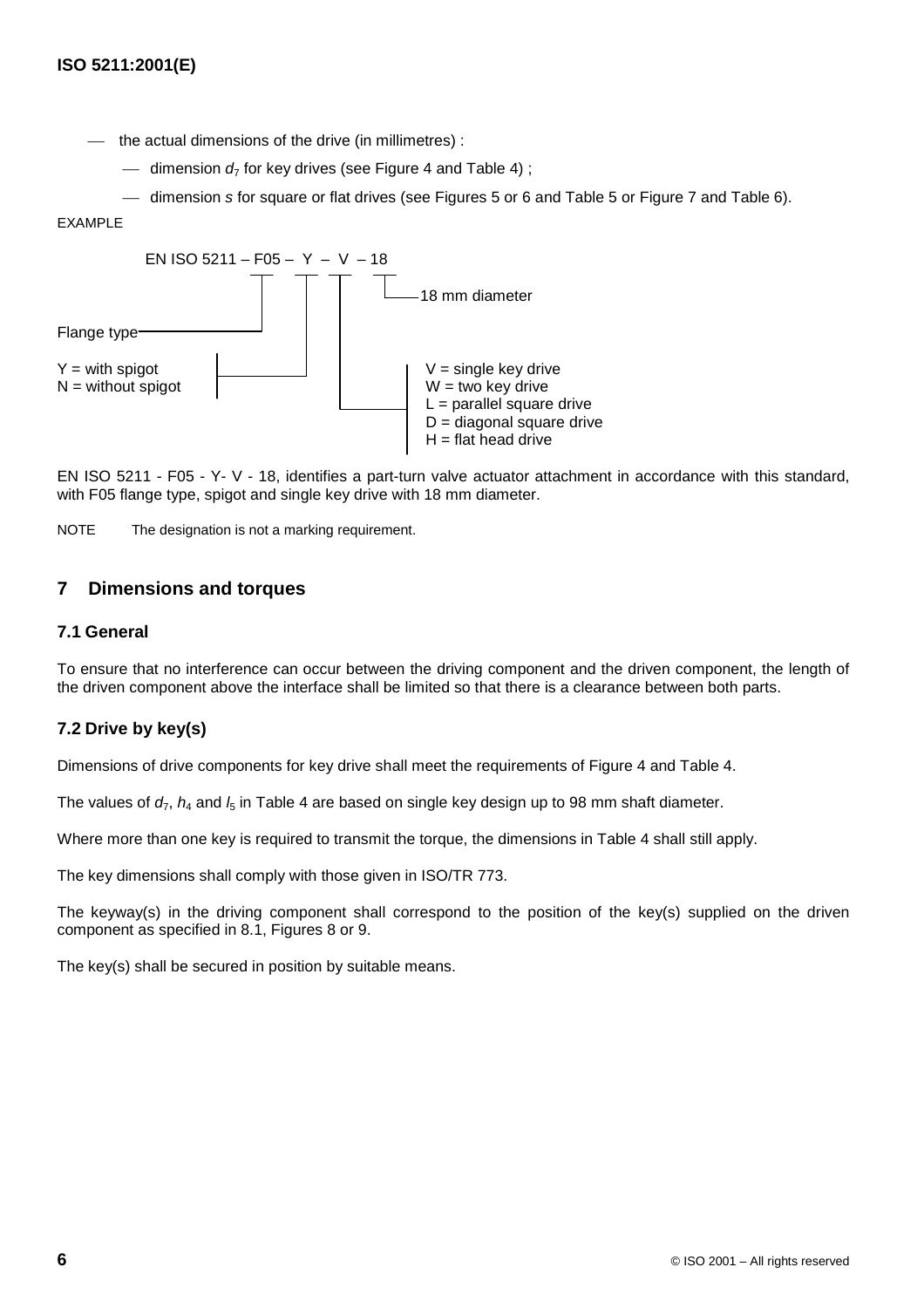



# **Key**



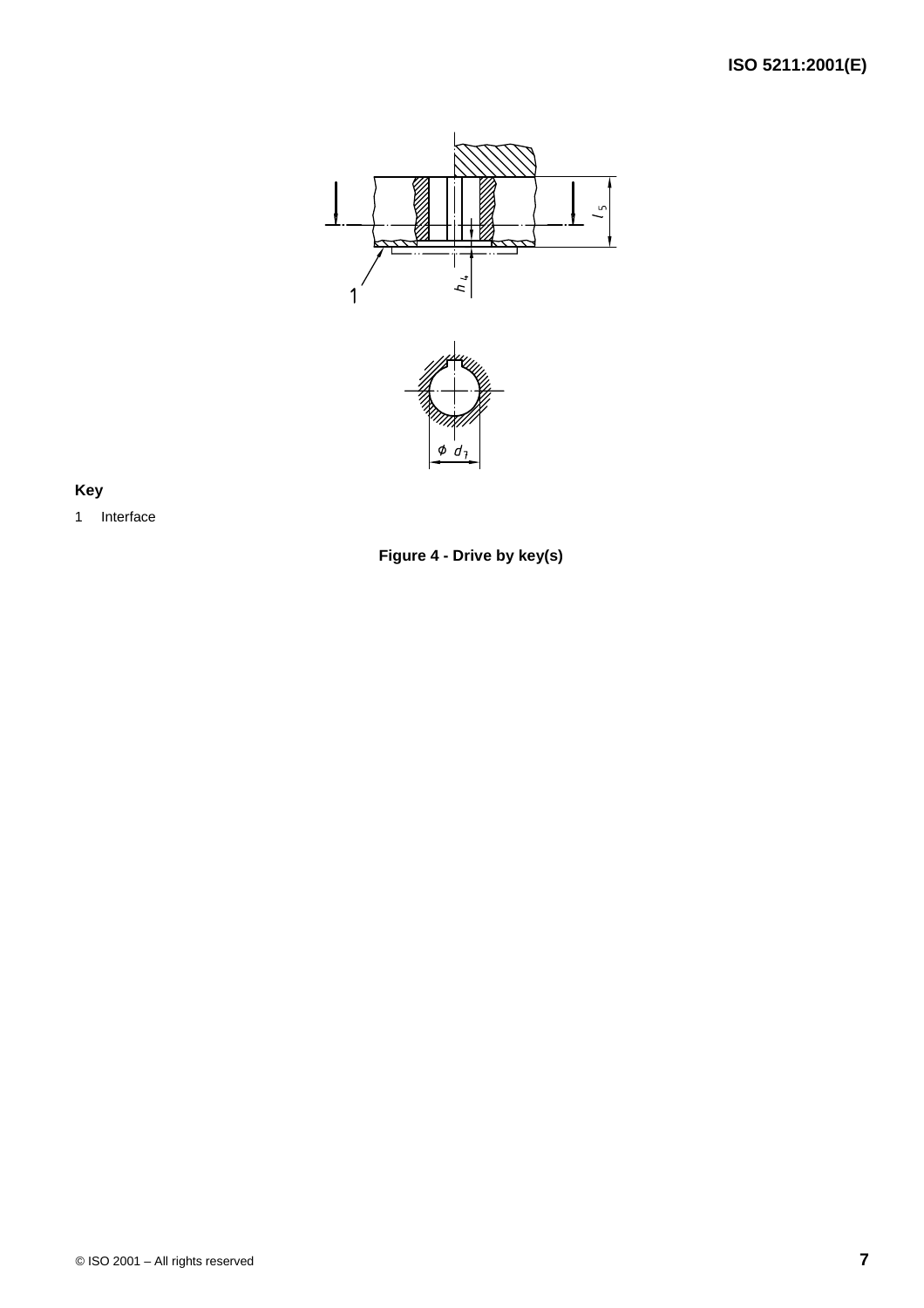| I                                                        |
|----------------------------------------------------------|
|                                                          |
|                                                          |
| $\frac{1}{2}$                                            |
|                                                          |
| くらい<br>֢֢ׅ֧ׅ֧֢ׅ֧֧֧֢ׅ֧֚֚֚֚֚֚֚֚֚֚֚֚֚֚֚֚֚֚֚֚֚֚֚֚֚֚֚֬֡֓֡֓֡֝֓ |
| $\frac{1}{2}$                                            |
| ı                                                        |
|                                                          |
|                                                          |

Dimensions in millimetres Dimensions in millimetres

| Flang<br>type<br>$\bullet$ | torque<br>flange<br>Max.<br>$\tilde{\bar{\mathbf{z}}}$                                                                                                                                                                                        | max.<br>$\boldsymbol{h}$ | $l_5$ min.     |          |                |                                      |                |                |                |                |                       |                | 4.19a <sub>p</sub> |                |                |                                                                                                          |                |                |                |                                  |                |                |
|----------------------------|-----------------------------------------------------------------------------------------------------------------------------------------------------------------------------------------------------------------------------------------------|--------------------------|----------------|----------|----------------|--------------------------------------|----------------|----------------|----------------|----------------|-----------------------|----------------|--------------------|----------------|----------------|----------------------------------------------------------------------------------------------------------|----------------|----------------|----------------|----------------------------------|----------------|----------------|
| F05                        | 125                                                                                                                                                                                                                                           | 3,0                      | 30             | 12       | $\overline{4}$ | $\overline{\mathbf{3}}^{\mathbf{c}}$ | 22             | $\blacksquare$ | $\blacksquare$ | $\blacksquare$ | $\blacksquare$        | $\blacksquare$ | J.                 | $\blacksquare$ | $\blacksquare$ | ï                                                                                                        | $\blacksquare$ | $\blacksquare$ | $\blacksquare$ | $\blacksquare$                   | $\blacksquare$ | $\blacksquare$ |
| FOT                        | 250                                                                                                                                                                                                                                           | 3,0                      | 35             |          | $\overline{4}$ | $\frac{8}{3}$                        | $22^{\circ}$   | 28             |                |                | I.                    |                | $\blacksquare$     |                |                |                                                                                                          | $\blacksquare$ |                |                | $\blacksquare$                   | I.             | $\blacksquare$ |
| F10                        | 500                                                                                                                                                                                                                                           | 3,0                      | 45             |          | $\blacksquare$ | $\frac{8}{1}$                        | 22             | $28^\circ$     | 36             | 42             | <b>I</b>              | $\blacksquare$ | $\blacksquare$     | <b>I</b>       | <b>I</b>       | ı                                                                                                        | $\blacksquare$ | $\blacksquare$ | <b>I</b>       | $\blacksquare$                   | $\blacksquare$ | $\blacksquare$ |
| <b>F12</b>                 | 1000                                                                                                                                                                                                                                          | 3,0                      | 55             |          | $\blacksquare$ |                                      | 22             | 28             | $36^\circ$     | 42             | $\frac{8}{4}$         | SO             | $\blacksquare$     |                | $\blacksquare$ |                                                                                                          | $\blacksquare$ | $\blacksquare$ | n              | $\blacksquare$                   |                | $\blacksquare$ |
| <b>F14</b>                 | 2000                                                                                                                                                                                                                                          | 5,0                      | 65             |          | ı              | $\blacksquare$                       | $\blacksquare$ | $^{28}$        | 36             | 42             | $\mathbf{48}^{\circ}$ | SO             | 80                 | $\blacksquare$ | ı              |                                                                                                          | $\blacksquare$ | $\blacksquare$ | $\blacksquare$ | $\blacksquare$                   | $\blacksquare$ | $\blacksquare$ |
| F16                        | 4000                                                                                                                                                                                                                                          | 5,0                      | 80             |          |                |                                      |                |                |                | 42             | $\frac{8}{4}$         | SO             | ິຍ                 | 72             | 80             | ı                                                                                                        | $\blacksquare$ |                |                | $\blacksquare$                   | $\blacksquare$ | $\blacksquare$ |
| F25                        | 8000                                                                                                                                                                                                                                          | 5,0                      | 110            |          | ı              | $\blacksquare$                       | $\blacksquare$ | $\blacksquare$ | $\blacksquare$ | $\mathbf{I}$   | $\frac{8}{4}$         | 50             | 80                 | $72^\circ$     | 80             | 98                                                                                                       | 100            | $\mathbf{I}$   | $\mathbf{I}$   | $\blacksquare$                   | $\mathbf I$    | $\blacksquare$ |
| F30                        | 16000                                                                                                                                                                                                                                         | 5,0                      | $\frac{30}{5}$ |          | $\blacksquare$ | $\blacksquare$                       | $\blacksquare$ | J.             | $\blacksquare$ | $\blacksquare$ | $\blacksquare$        | ı              | 8                  | 72             | 80             | $\mathbf{g}^{\mathbf{c}}$                                                                                | $\overline{0}$ | 120            | $\mathbf{I}$   | ı                                | $\blacksquare$ | $\blacksquare$ |
| F35                        | 32000                                                                                                                                                                                                                                         | 5,0                      | 180            |          | ı              | J.                                   | $\blacksquare$ | $\blacksquare$ | J.             | $\blacksquare$ | $\blacksquare$        | $\blacksquare$ | $\blacksquare$     | $\blacksquare$ |                | $\blacksquare$                                                                                           | $\blacksquare$ | $\blacksquare$ | 160            | ı                                | $\blacksquare$ | $\blacksquare$ |
| <b>F40</b>                 | 63000                                                                                                                                                                                                                                         | 8,0                      | 200            |          | ı              | ı                                    | $\blacksquare$ | ı              | ı              | $\blacksquare$ | $\blacksquare$        | $\blacksquare$ | ı                  | $\blacksquare$ | $\blacksquare$ | ı                                                                                                        | $\blacksquare$ | $\blacksquare$ | $\blacksquare$ | 180                              | ï              | $\blacksquare$ |
| F48                        | 125000                                                                                                                                                                                                                                        | $\overline{8}$ , 0       | 250            |          | ı              | $\blacksquare$                       |                | ı              | I.             | $\blacksquare$ | $\blacksquare$        | $\blacksquare$ | I.                 | $\blacksquare$ | $\blacksquare$ | I.                                                                                                       | $\blacksquare$ | I.             | $\blacksquare$ | $\mathbf{I}$                     | 220            | $\blacksquare$ |
| F60                        | 250000                                                                                                                                                                                                                                        | $\overline{8}$ .0        | 310            |          | $\blacksquare$ | $\mathbf{I}$                         |                |                |                | $\blacksquare$ |                       | $\mathbf{I}$   |                    | ï              | ī              |                                                                                                          | $\blacksquare$ | n              | $\blacksquare$ | $\blacksquare$                   | ı              | 280            |
|                            | Max. transmissible torque Nm <sup>d</sup>                                                                                                                                                                                                     |                          |                | $\Omega$ | යි             | 125                                  | 250            | 500            | 1000           | 1500           | 2000                  | 3000           | 4000               | 8000           | 12000          | 16000                                                                                                    | $\mathbf 0$    | $\mathbf 0$    | $\Phi$         | $\pmb{\mathsf{\scriptstyle{0}}}$ | Ф              | $\Phi$         |
|                            | For flange types F05 to F30 other dimensions of dy between those indicated are permitted for a maximum of 5 years after the publication of this standard.                                                                                     |                          |                |          |                |                                      |                |                |                |                |                       |                |                    |                |                |                                                                                                          |                |                |                |                                  |                |                |
|                            | <sup>b</sup> For flange types above F30, the d <sub>7</sub> values given is the maximum and any value up to this maximum is permitted, subject to considerations in d below.                                                                  |                          |                |          |                |                                      |                |                |                |                |                       |                |                    |                |                |                                                                                                          |                |                |                |                                  |                |                |
|                            | <sup>o</sup> Indicates the preferred dimension.                                                                                                                                                                                               |                          |                |          |                |                                      |                |                |                |                |                       |                |                    |                |                |                                                                                                          |                |                |                |                                  |                |                |
|                            | max. allowable torsional stress of 280 MPa for the driven component, a max. compressive stress on the key of 350 MPa and an effective length of key engagement equal<br><sup>d</sup> For flange types F05 to F30, these are the corresponding |                          |                |          |                |                                      |                |                |                |                |                       |                |                    |                |                | torques which can be transmitted by the driving components having the of dimensions. They are based on a |                |                |                |                                  |                |                |
| to $(l_5 - h_4)$ .         |                                                                                                                                                                                                                                               |                          |                |          |                |                                      |                |                |                |                |                       |                |                    |                |                |                                                                                                          |                |                |                |                                  |                |                |
|                            | <sup>e</sup> The maximum transmissible torques shall be determined by                                                                                                                                                                         |                          |                |          |                |                                      |                | calculation.   |                |                |                       |                |                    |                |                |                                                                                                          |                |                |                |                                  |                |                |
|                            | $h_{A \text{ min.}} = 0.5 \text{ mm.}$                                                                                                                                                                                                        |                          |                |          |                |                                      |                |                |                |                |                       |                |                    |                |                |                                                                                                          |                |                |                |                                  |                |                |
|                            |                                                                                                                                                                                                                                               |                          |                |          |                |                                      |                |                |                |                |                       |                |                    |                |                |                                                                                                          |                |                |                |                                  |                |                |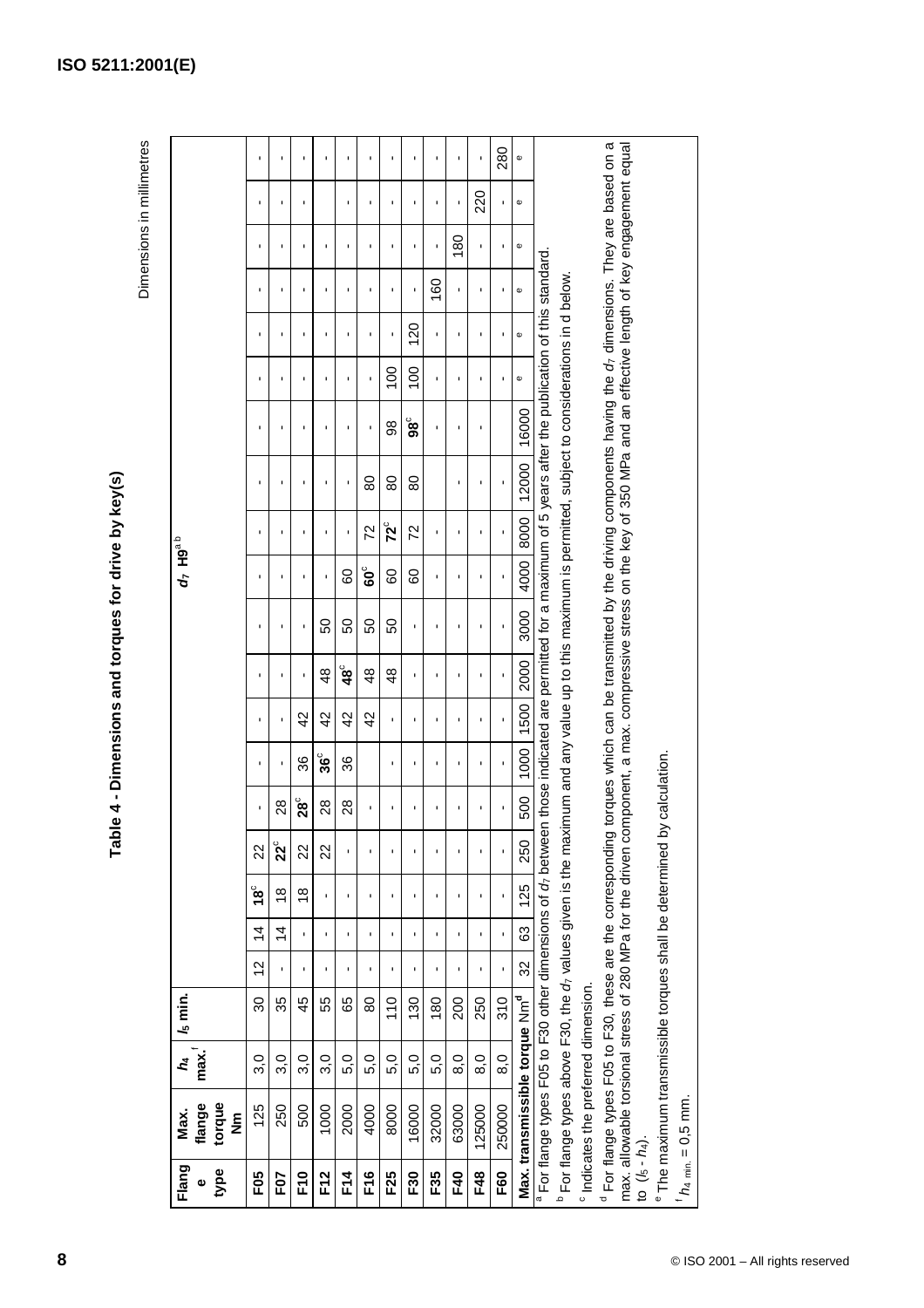# **7.3 Drive by parallel or diagonal square head**

Dimensions of drive components for square heads shall meet the requirements of Figures 5 or 6 and Table 5. The choice of  $d_8$  and  $d_9$  depends on the manufacturing process.

The square drive positions shall be as specified in 8.2, Figures 10 or 11.





# **Key**



Figure 5 - Drive by parallel square head **Figure 6 - Drive by diagonal square head** 

|  | Table 5 - Dimensions and torques for drive by parallel or diagonal square head |
|--|--------------------------------------------------------------------------------|
|--|--------------------------------------------------------------------------------|

|                                         |                                                                                                                                   |                   |                          |                 |                 |                 |      |                 |                 |                 | Dimensions in millimetres |                 |                 |
|-----------------------------------------|-----------------------------------------------------------------------------------------------------------------------------------|-------------------|--------------------------|-----------------|-----------------|-----------------|------|-----------------|-----------------|-----------------|---------------------------|-----------------|-----------------|
| <b>Flange</b>                           | Max. flange                                                                                                                       | $h_4$             |                          |                 |                 |                 |      |                 | s H11           |                 |                           |                 |                 |
| type                                    | torque                                                                                                                            | max. <sup>a</sup> |                          |                 |                 |                 |      |                 |                 |                 |                           |                 |                 |
|                                         | Nm.                                                                                                                               |                   |                          |                 |                 |                 |      |                 |                 |                 |                           |                 |                 |
| F03                                     | 32                                                                                                                                | 1,5               | 9                        |                 | ۰               |                 | ٠    | ٠               | ۰               | ٠               | $\blacksquare$            | ٠               | ۰               |
| <b>F04</b>                              | 63                                                                                                                                | 1,5               | 9                        | 11 <sup>b</sup> |                 | ۰.              | ٠    |                 | ۰               | ۰               | ۰                         | ٠               |                 |
| F <sub>05</sub>                         | 125                                                                                                                               | 3,0               | 9                        | 11              | 14 <sup>b</sup> | -               | ٠    | ٠               | ۰               | ٠               | $\blacksquare$            |                 |                 |
| <b>F07</b>                              | 250                                                                                                                               | 3,0               | $\overline{\phantom{0}}$ | 11              | 14              | 17 <sup>b</sup> |      |                 |                 | ۰               | $\blacksquare$            |                 |                 |
| F <sub>10</sub>                         | 500                                                                                                                               | 3,0               | $\blacksquare$           | ۰               | 14              | 17              | 19   | 22 <sup>b</sup> | ۰               | ۰               | $\blacksquare$            | ٠               | ۰               |
| F12                                     | 1000                                                                                                                              | 3,0               |                          | ۰               |                 | 17              | 19   | 22              | 27 <sup>b</sup> |                 | $\blacksquare$            |                 |                 |
| F14                                     | 2000                                                                                                                              | 5,0               | $\blacksquare$           | ۰               | ۰               | ۰               | ٠    | 22              | 27              | 36 <sup>b</sup> |                           |                 |                 |
| F16                                     | 4000                                                                                                                              | 5,0               | ٠                        | ۰               | ٠               | $\blacksquare$  | ٠    | ٠               | 27              | 36              | 46 <sup>b</sup>           |                 | ۰.              |
| F <sub>25</sub>                         | 8000                                                                                                                              | 5,0               | $\blacksquare$           | ۰               |                 | ۰               |      |                 |                 | 36              | 46                        | 55 <sup>b</sup> |                 |
| F30                                     | 16000                                                                                                                             | 5,0               | ۰                        | -               | ٠               | ۰               |      |                 | ۰               | ٠               | 46                        | 55              | 75 <sup>b</sup> |
|                                         | $\varnothing$ $d_8$ min.                                                                                                          |                   | 12,1                     | 14,1            | 18,1            | 22,2            | 25,2 | 28,2            | 36,2            | 48,2            | 60,2                      | 72,2            | 98,2            |
|                                         | $\varnothing$ $d_9$ max.                                                                                                          |                   | 9,5                      | 11,6            | 14,7            | 17,9            | 20   | 23,1            | 28,4            | 38              | 48,5                      | 57,9            | 79,1            |
|                                         | $I_5$ min                                                                                                                         |                   | 10                       | 12              | 16              | 19              | 21   | 24              | 29              | 38              | 48                        | 57              | 77              |
|                                         | Max. transmissible torque Nm <sup>c</sup>                                                                                         |                   | 32                       | 63              | 125             | 250             | 350  | 500             | 1000            | 2000            | 4000                      | 8000            | 16000           |
| $a_{h4 \text{ min.}} = 0.5 \text{ mm.}$ |                                                                                                                                   |                   |                          |                 |                 |                 |      |                 |                 |                 |                           |                 |                 |
|                                         | <sup>b</sup> Indicates the preferred dimension.                                                                                   |                   |                          |                 |                 |                 |      |                 |                 |                 |                           |                 |                 |
|                                         | <sup>c</sup> Maximum transmissible torques are based on a maximum allowable torsional stress of 280 MPa for the driven component. |                   |                          |                 |                 |                 |      |                 |                 |                 |                           |                 |                 |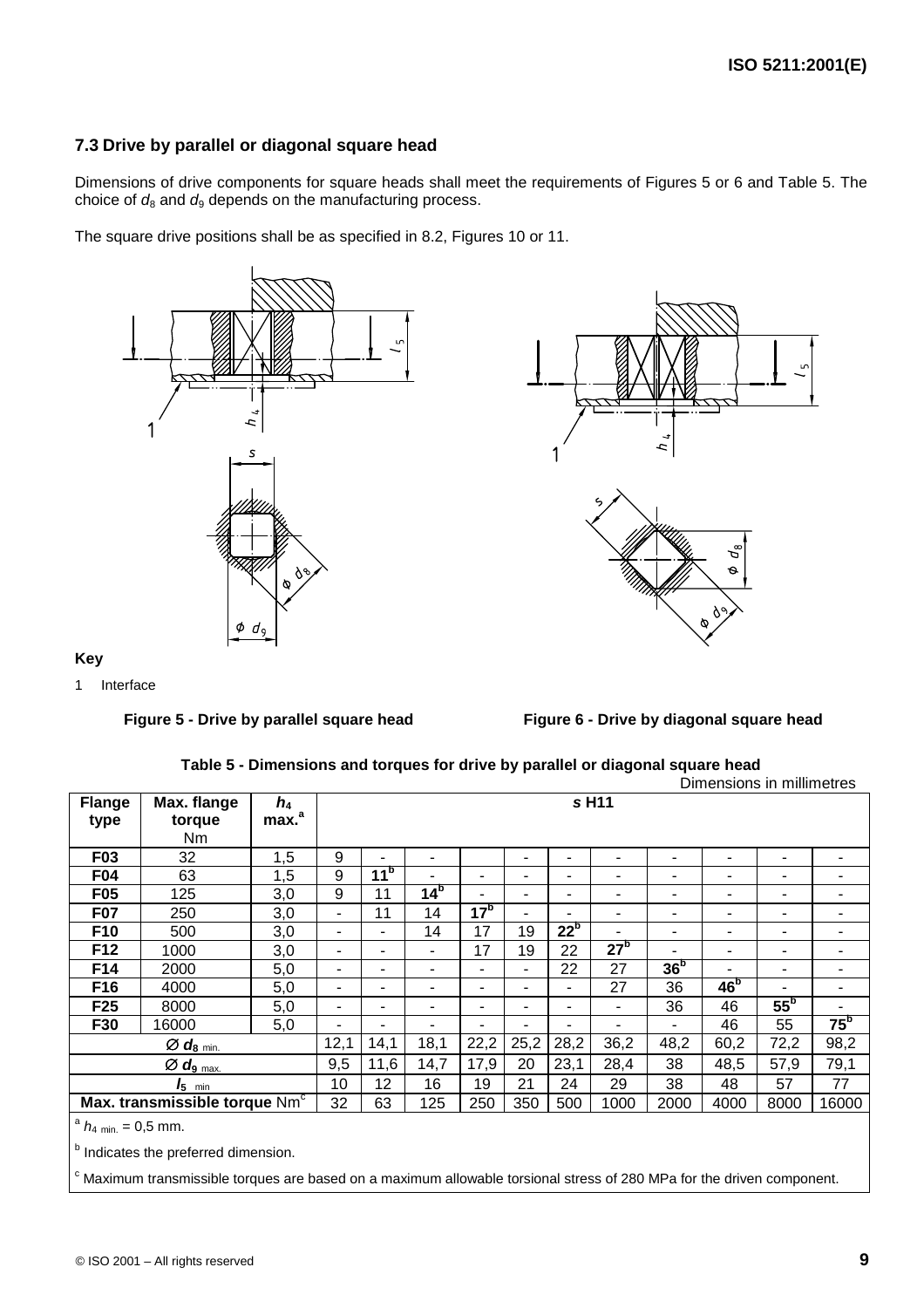# **7.4 Drive by flat head**

Dimensions of drive components for flat head drive shall meet the requirements of Figure 7 and Table 6.

The flat head drive position shall be as specified in 8.3, Figure 12.



**Key**

1 Interface

### **Figure 7 - Drive by flat head**

|                  |                                           |                         |      |                 |                 |                          |                |                 |                          |                 | Dimensions in millimetres |                          |                          |
|------------------|-------------------------------------------|-------------------------|------|-----------------|-----------------|--------------------------|----------------|-----------------|--------------------------|-----------------|---------------------------|--------------------------|--------------------------|
| <b>Flange</b>    | Max. flange                               | $h_4$ max. <sup>a</sup> |      |                 |                 |                          |                | s H11           |                          |                 |                           |                          |                          |
| type             | torque                                    |                         |      |                 |                 |                          |                |                 |                          |                 |                           |                          |                          |
|                  | Nm                                        |                         |      |                 |                 |                          |                |                 |                          |                 |                           |                          |                          |
| F <sub>0</sub> 3 | 32                                        | 1,5                     | 9    |                 |                 |                          | ۰              |                 | ٠                        |                 | $\blacksquare$            | $\overline{\phantom{0}}$ |                          |
| F04              | 63                                        | 1,5                     | 9    | 11 <sup>b</sup> |                 |                          | -              |                 | ٠                        |                 | ۰                         | $\overline{\phantom{a}}$ |                          |
| F <sub>05</sub>  | 125                                       | 3,0                     | 9    | 11              | 14 <sup>b</sup> |                          | ۰              |                 |                          |                 | $\overline{\phantom{0}}$  |                          |                          |
| <b>F07</b>       | 250                                       | 3,0                     | ۰    | 11              | 14              | 17 <sup>b</sup>          | -              |                 | ٠                        |                 | $\blacksquare$            | ٠                        | $\overline{\phantom{0}}$ |
| F10              | 500                                       | 3,0                     | ۰    |                 | 14              | 17                       | 19             | 22 <sup>b</sup> |                          | -               | $\blacksquare$            | $\overline{\phantom{0}}$ | $\overline{\phantom{0}}$ |
| F <sub>12</sub>  | 1000                                      | 3,0                     | ۰    | ۰               | ۰.              | 17                       | 19             | 22              | 27 <sup>b</sup>          |                 | ۰                         | $\overline{\phantom{0}}$ | $\overline{\phantom{0}}$ |
| F14              | 2000                                      | 5,0                     | ۰    |                 |                 | $\overline{\phantom{a}}$ | -              | 22              | 27                       | 36 <sup>b</sup> |                           | $\overline{\phantom{0}}$ |                          |
| F16              | 4000                                      | 5,0                     | ٠    | ۰               | ٠               | $\overline{\phantom{0}}$ | ٠              | ٠               | 27                       | 36              | 46 <sup>b</sup>           |                          | $\overline{\phantom{0}}$ |
| F <sub>25</sub>  | 8000                                      | 5,0                     | ۰    |                 | -               |                          | ۰              | -               | $\overline{\phantom{0}}$ | 36              | 46                        | 55 <sup>b</sup>          |                          |
| F30              | 16000                                     | 5,0                     |      |                 |                 |                          | $\blacksquare$ |                 | -                        |                 | 46                        | 55                       | $75^{\rm b}$             |
|                  | $Ød_8$ <sub>min.</sub>                    |                         | 12,1 | 14,1            | 18,1            | 22,2                     | 25,2           | 28,2            | 36,2                     | 48,2            | 60,2                      | 72,2                     | 98,2                     |
|                  | $I_5$ <sub>min.</sub>                     |                         | 16   | 19              | 25              | 30                       | 34             | 39              | 48                       | 64              | 82                        | 99                       | 135                      |
|                  | Max. transmissible torque Nm <sup>c</sup> |                         | 32   | 63              | 125             | 250                      | 350            | 500             | 1000                     | 2000            | 4000                      | 8000                     | 16000                    |
| $a$ ,            | $\sim$ $-$                                |                         |      |                 |                 |                          |                |                 |                          |                 |                           |                          |                          |

#### **Table 6 - Dimensions and torques for drive by flat head**

 $h_{4 \text{ min.}} = 0.5 \text{ mm}$ 

**b** Indicates the preferred dimension

<sup>c</sup> Maximum transmissible torques are based on a maximum allowable torsional stress of 280 MPa for the driven component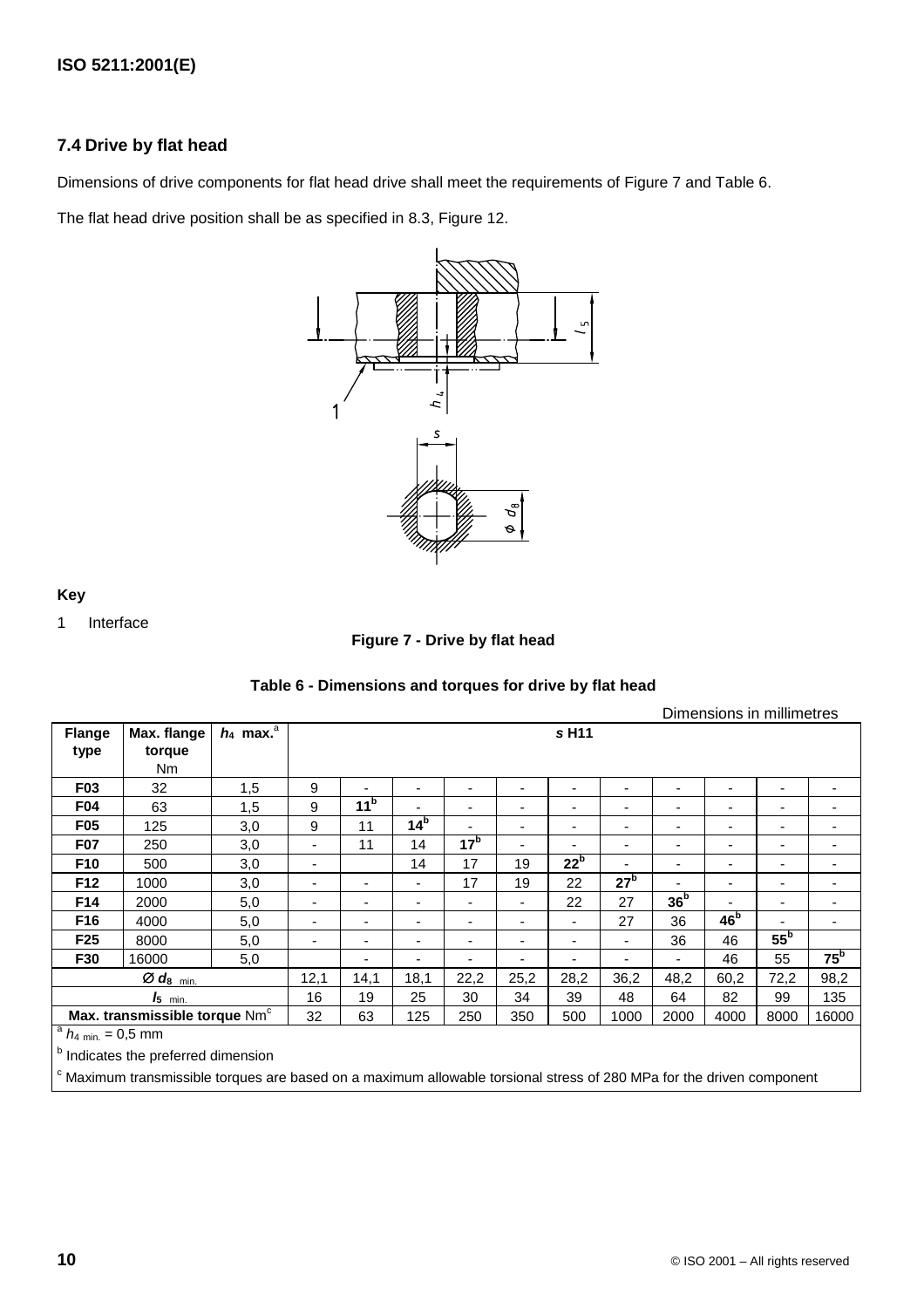# **8 Position of driven components at interface below part-turn actuator**

# **8.1 Drive by key(s)**

One or two keys may be used. With the valve closed the key(s) shall be located as shown in Figures 8 or 9. If more than two keys are required, their position shall be subject to an agreement between the supplier and the purchaser.

NOTE The standard closing direction is clockwise, as viewed from above the interface.



### **Key**

- 1 Opening direction
- 2 Primary key





#### **Key**

- 1 Opening direction
- 2 Primary key
- 3 Secondary key

#### **Figure 9 – Positions of primary and secondary keys on the driven component**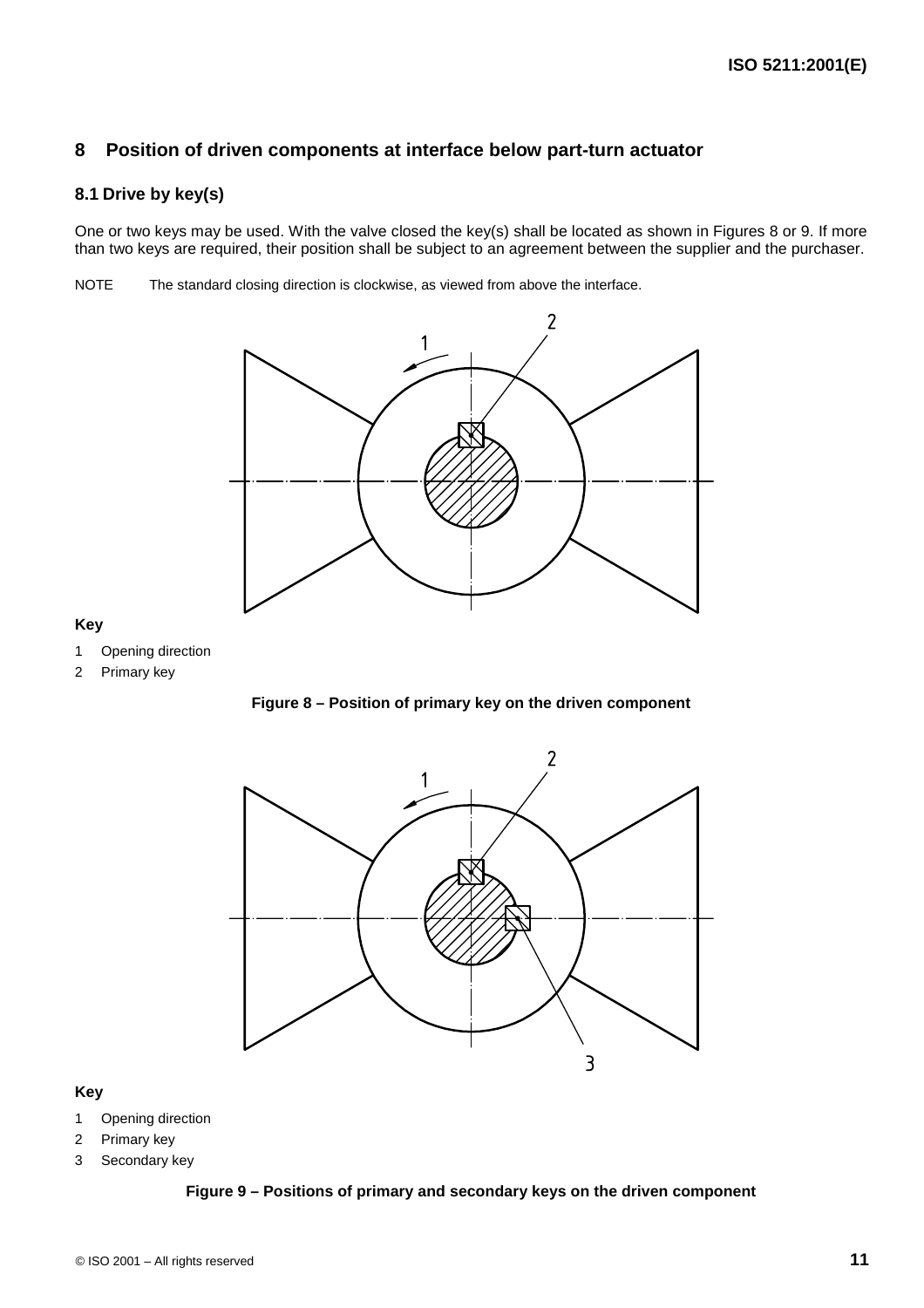# **8.2 Drive by parallel or diagonal square head**

With the valve closed, the flat sides of the square head drive component shall be located as shown in Figures 10 or 11.



#### **Key**

1 Opening direction

**Figure 10 – Position of parallel square head driven component**



#### **Key**

1 Opening direction

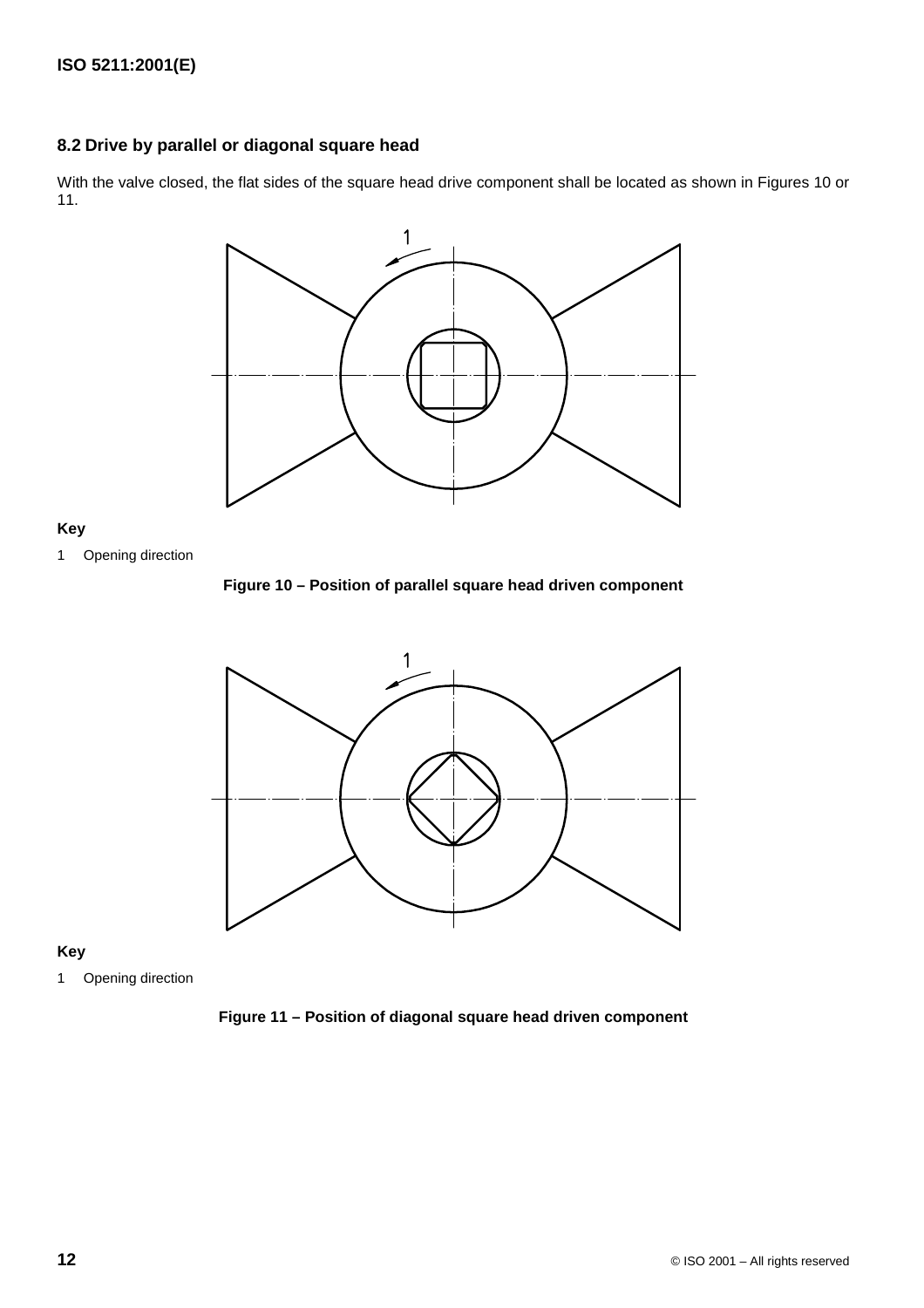# **8.3 Drive by flat head**

With the valve closed, the flat sides of the flat head drive component shall be located as shown in Figure 12.



#### **Key**

1 Opening direction

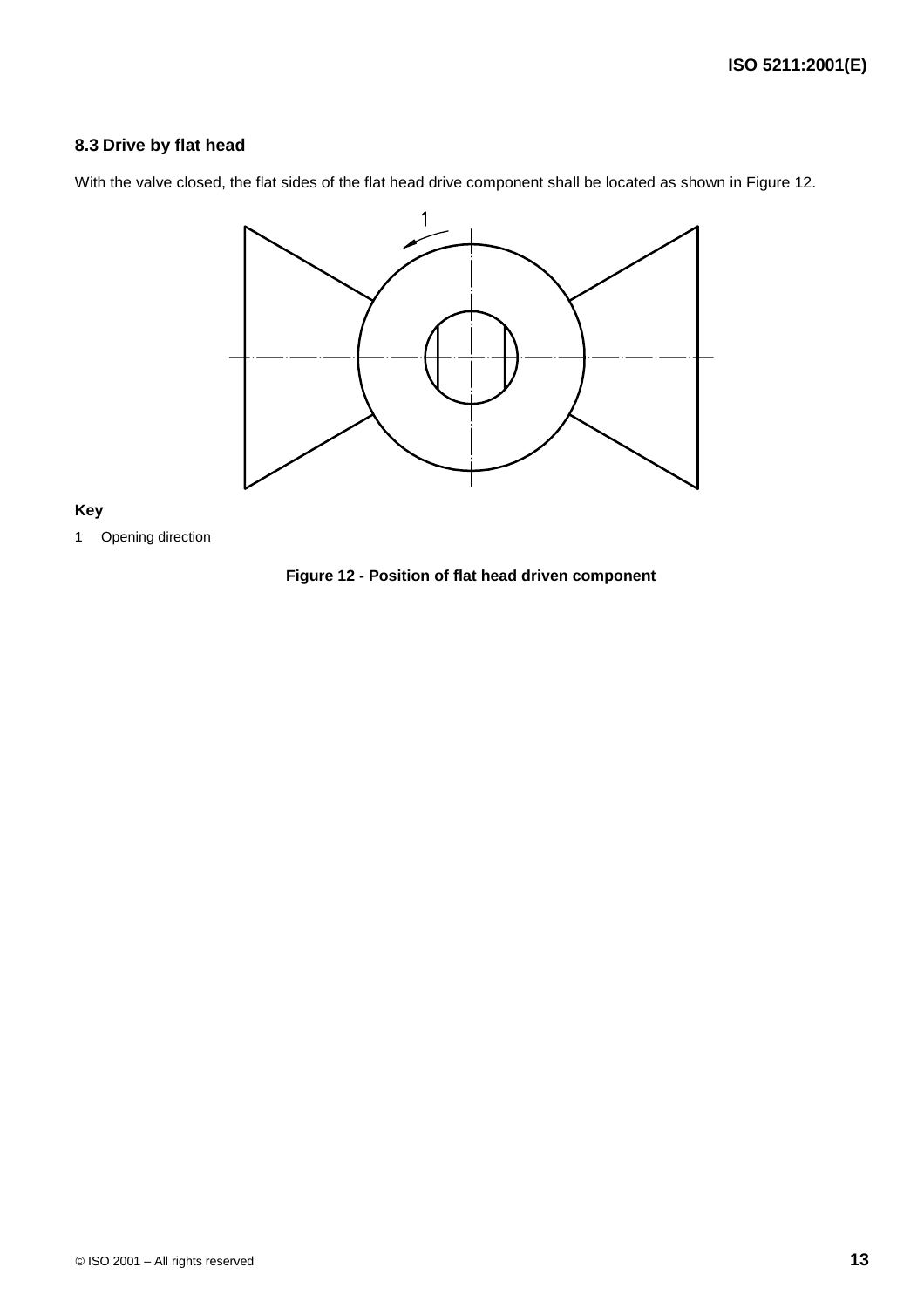# **Bibliography**

EN ISO 5210, Industrial valves - Multi-turn valve actuator attachments (ISO 5210 :1991).